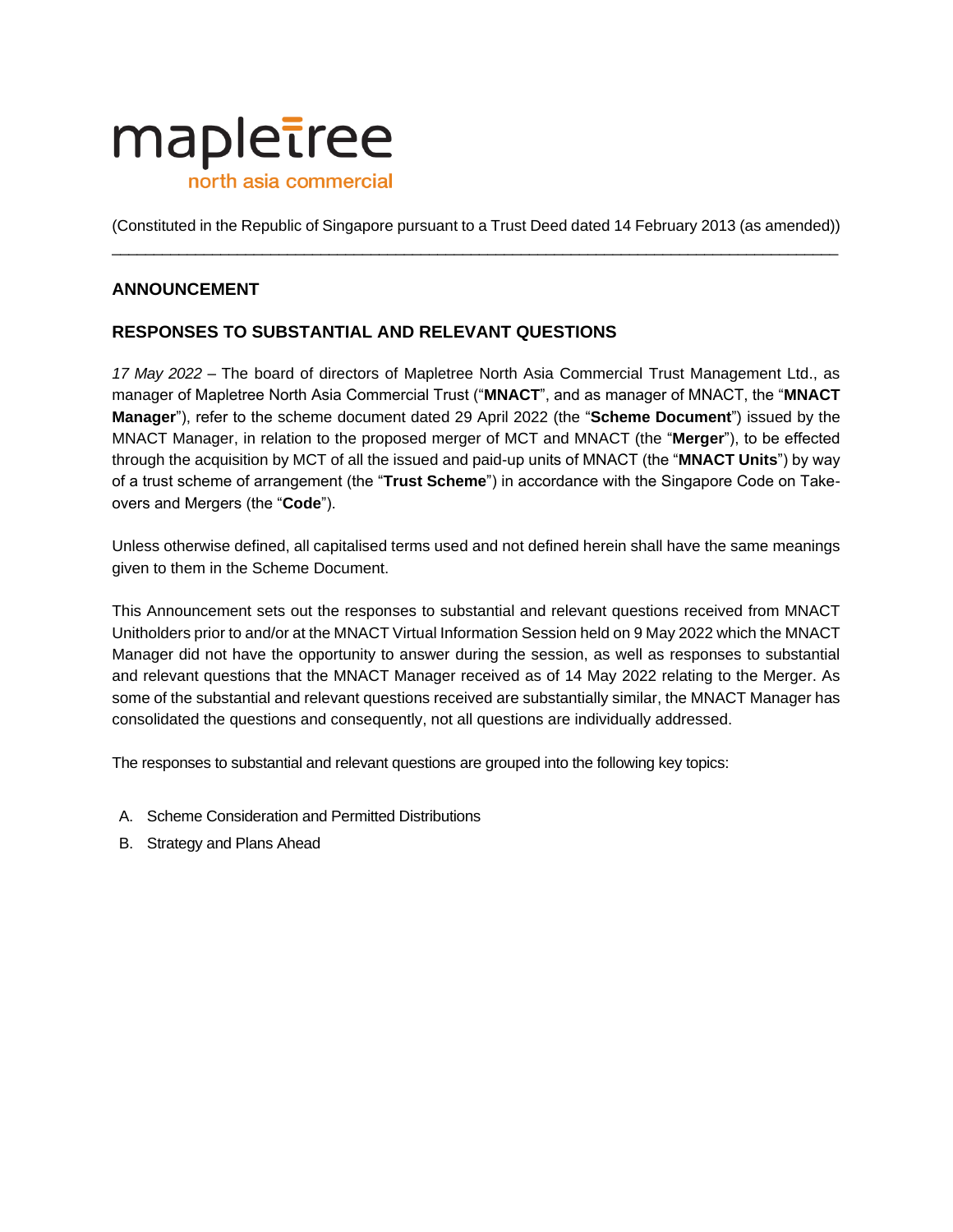## **A. Scheme Consideration and Permitted Distributions**

| 1 | The Scheme Consideration of S\$1.1949 may not seem compelling to MNACT Unitholders<br>as MNACT traded at S\$1.47 on 9 July 2019 (Pre-COVID-19). MNACT is also on track to<br>capitalise on the post-COVID-19 recovery such as positive asset revaluation due to<br>positive rental reversions and lowered rental rebates. What has the MNACT Manager and<br><b>MNACT Directors done to solicit a better offer for MNACT Unitholders?</b>                                                                                                                                                                                                                                                                                                                                                                                                                                                                                                                                                                                                                                                                                                                             |
|---|----------------------------------------------------------------------------------------------------------------------------------------------------------------------------------------------------------------------------------------------------------------------------------------------------------------------------------------------------------------------------------------------------------------------------------------------------------------------------------------------------------------------------------------------------------------------------------------------------------------------------------------------------------------------------------------------------------------------------------------------------------------------------------------------------------------------------------------------------------------------------------------------------------------------------------------------------------------------------------------------------------------------------------------------------------------------------------------------------------------------------------------------------------------------|
|   | Opinion of MNACT IFA and MNACT Independent Directors                                                                                                                                                                                                                                                                                                                                                                                                                                                                                                                                                                                                                                                                                                                                                                                                                                                                                                                                                                                                                                                                                                                 |
|   | • As detailed in the Scheme Document, the MNACT IFA has opined that the terms of the Trust<br>Scheme are FAIR and REASONABLE. Further, the MNACT Independent Directors, having<br>considered carefully the terms of the Trust Scheme, the advice given by the MNACT IFA in the<br>MNACT IFA Letter and having taken into account the various factors set out in the MNACT IFA<br>Letter, including the MNACT 805 Auditor's Opinion, recommend that MNACT Unitholders<br>VOTE IN FAVOUR of the Trust Scheme Resolution at the Trust Scheme Meeting. (For further<br>details relating to the opinion of the MNACT IFA, please refer to Appendix A – Letter from the<br>MNACT IFA of the Scheme Document.)                                                                                                                                                                                                                                                                                                                                                                                                                                                              |
|   | Decision-making and Negotiation Process in relation to the Merger                                                                                                                                                                                                                                                                                                                                                                                                                                                                                                                                                                                                                                                                                                                                                                                                                                                                                                                                                                                                                                                                                                    |
|   | • Due process was followed and corporate governance protocols were adhered to by the<br>MNACT Manager and MNACT Directors when evaluating the Merger proposal from the MCT<br>Manager. The Merger (including the Scheme Consideration and exchange ratio) was<br>extensively evaluated, with professional advisers appointed to advise the MNACT Manager<br>(including the management and the MNACT Independent Directors), and rigorously negotiated<br>between the MNACT Manager and the MCT Manager on an arm's length basis. This was<br>supported by the latest available independent market valuations of the respective property<br>portfolios of MCT and MNACT prior to the Joint Announcement. Audit opinions on the carrying<br>value of MNACT's and MCT's underlying properties, as reflected in the statements of<br>investment properties and presented in accordance with the relevant accounting policies, were<br>also obtained from independent accounting firms. These reports and opinions are objective<br>and independent assessments of MNACT's and MCT's overall intrinsic values.                                                            |
|   | The Scheme Consideration was determined by taking into consideration, among other factors,<br>(a) the short to medium-term uncertainties of the respective property portfolios and the resulting<br>potential benefits to be derived from the Merger of MCT and MNACT; (b) the prevailing and<br>historical relative market prices (including pre-COVID-19), distribution yields, and price-to-NAV<br>per unit of MCT and MNACT; (c) relevant precedent trust scheme mergers in Singapore; (d)<br>the latest available ex-distribution NAV of each MCT Unit and each MNACT Unit; (e) the<br>resulting pro forma consolidated financial effects of the Merger; (f) the amount of MCT<br>Permitted Distributions and the amount of MNACT Permitted Distributions to be made by the<br>MCT Manager and the MNACT Manager, respectively; and (g) the latest available independent<br>market valuations of the respective property portfolios of MCT and MNACT prior to the Joint<br>Announcement <sup>1</sup> . In determining the fair market value of the assets, the independent valuers<br>have also considered the potential recovery of the Greater China markets. |

l  $^1$  The latest available independent market valuations of MNACT's property portfolio prior to the Joint Announcement were as at 31 October 2021. The latest available independent market valuations of MCT's property portfolio prior to the Joint Announcement were as at 30 September 2021.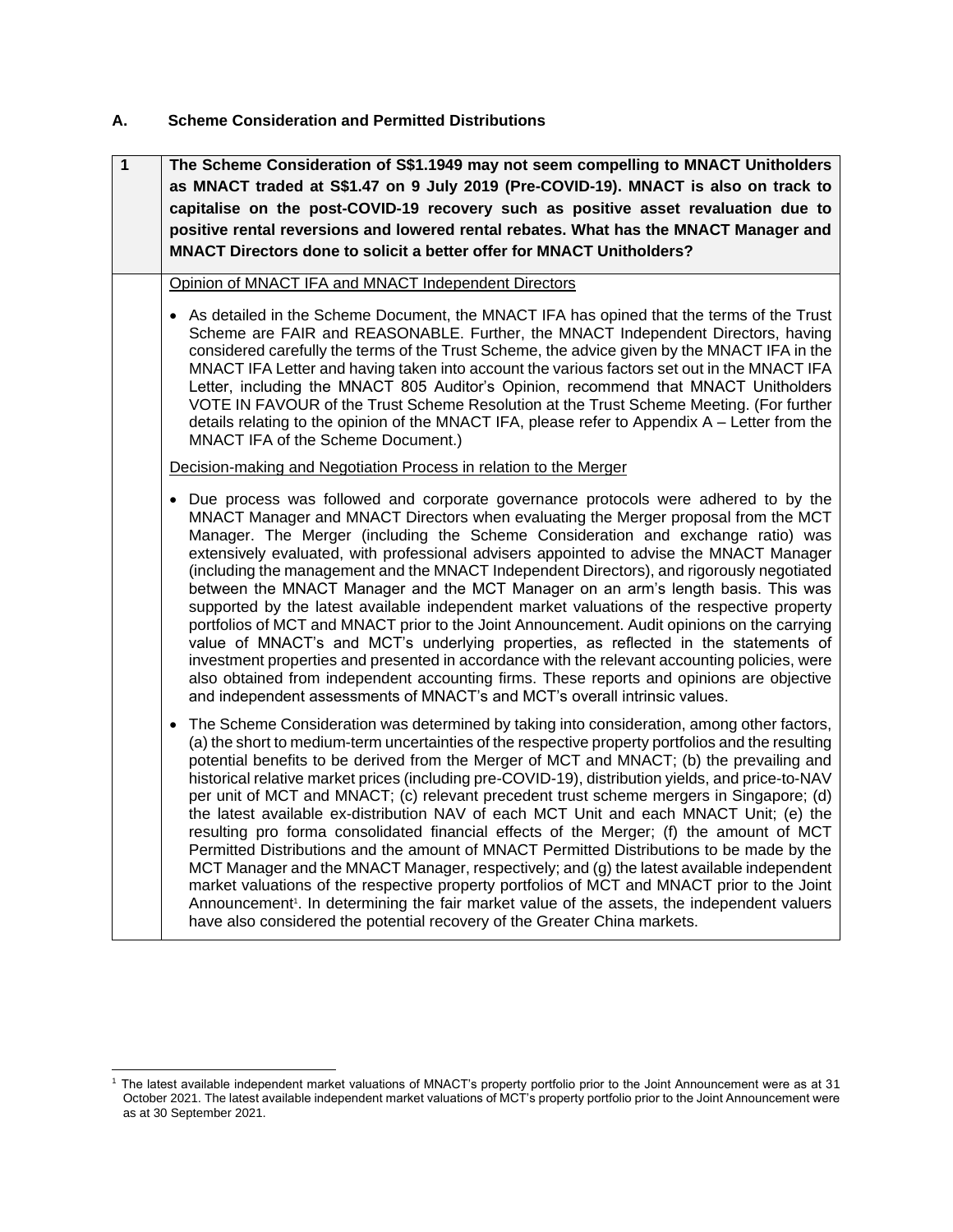• As announced on 21 March 2022, the MNACT Manager had requested the MCT Manager to review the terms of the Trust Scheme, in particular, the inclusion of an alternative Cash-Only Consideration option in light of the prevailing market conditions and feedback from MNACT Unitholders. At the request of the MNACT Manager, the MCT Manager introduced the Cash-Only Consideration (announced on 21 March 2022, in addition to the options of the Scrip-Only Consideration and Cash-and-Scrip Consideration that were announced on 31 December 2021), which provides higher certainty to MNACT Unitholders amidst prevailing market conditions and provides greater flexibility for MNACT Unitholders to elect the form of the Scheme Consideration that is most suited to their investment needs.

Scheme Consideration

- The Scheme Consideration of S\$1.1949 for all three options<sup>2</sup> (as at the Joint Announcement Date) is in line with MNACT's NAV per unit and implies a 1.0x P/NAV<sup>3</sup> for MNACT. MNACT's latest NAV per unit (ex-distribution) of S\$1.197 as at 31 March 2022 is also in line with the NAV per unit (ex-distribution) of S\$1.195 as at 30 September 2021.
- As at Joint Announcement Date, the Scheme Consideration is:
	- o at an attractive premium of 7.6%, 11.6%, 14.4%, 17.5%, 17.8% and 17.3% over MNACT's trading price as at the Last Trading Day, 5-trading day, 1-month, 3-month, 6 month, and 12-month VWAP of S\$1.1100, S\$1.0707, S\$1.0449, S\$1.0173, S\$1.0142 and S\$1.0184 per MNACT Unit, respectively;
	- $\circ$  at an attractive premium of 8.49, 12.42, 15.00, 17.76, 18.07 and 17.65 Singapore cents over MNACT's trading price as at the Last Trading Day, 5-trading day, 1-month, 3-month, 6-month, and 12-month VWAP of 111.00, 107.07, 104.49, 101.73, 101.42 and 101.84 Singapore cents per MNACT Unit, respectively. This is more than 1 to 2.5 years' worth of DPU to MNACT Unitholders; and
	- $\circ$  translates to a 1-year total return of 32.2%<sup>4</sup> to MNACT Unitholders, outperforming market benchmarks comprising Singapore and Hong Kong SAR market indices and bonds
- Gross exchange ratio of  $0.5963x<sup>5</sup>$  is at a premium over MNACT's historical gross exchange ratios over a 3-year period, which takes into account the pre-COVID-19 and pre-Hong Kong SAR social incidents periods.
- P/NAV of 1.0x implied by the Scheme Consideration is above MNACT's historical average P/NAV and above the mean and median P/NAV of comparable peers, including S-REITs with Greater China focus, HK SAR REITs and Japan REITs.
- MNACT Unitholders will continue to receive Permitted Distributions up to the day immediately before the Effective Date (date on which the Trust Scheme becomes effective in accordance with its terms), in addition to the Scheme Consideration.

l <sup>2</sup> The implied value of the Scrip-Only Consideration and the implied value of the Cash-and-Scrip Consideration of S\$1.1949 is computed by multiplying the illustrative value of one new MCT Unit at the Scheme Issue Price of S\$2.0039, which is determined by reference to the 1-day VWAP per MCT Unit as at the Last Trading Day immediately prior to the Joint Announcement Date, being 27 December 2021 ("Last Trading Day") (i) by 0.5963x under the Scrip-Only Consideration or (ii) by 0.5009x, plus the cash component of the Cash-and-Scrip Consideration of S\$0.1912.

<sup>&</sup>lt;sup>3</sup> Based on MNACT's NAV per unit as at 30 September 2021 and applying the following adjustments: (i) excludes MNACT's reported 1H FY21/22 DPU of 3.426 Singapore cents paid on 24 December 2021, and (ii) assumes valuation of MNACT's investment properties and joint venture held as at 30 September 2021 is based on valuation as at 31 October 2021 as announced on 31 December 2021.

<sup>4</sup> Based on derived 1-year total return comprising the sum of (i) illustrative capital appreciation based on the opening unit price of S\$0.9550 and the Scheme Consideration of S\$1.1949 per MNACT Unit, and (ii) DPU yield based on DPU of 6.725 Singapore cents for the period from 2H FY20/21 and 1H FY21/22, assuming no reinvestment of distributions in security.

<sup>5</sup> Based on the Scheme Issue Price of S\$2.0039 per MCT Unit, the Scheme Consideration is S\$1.1949 and implies a gross exchange ratio of 0.5963x.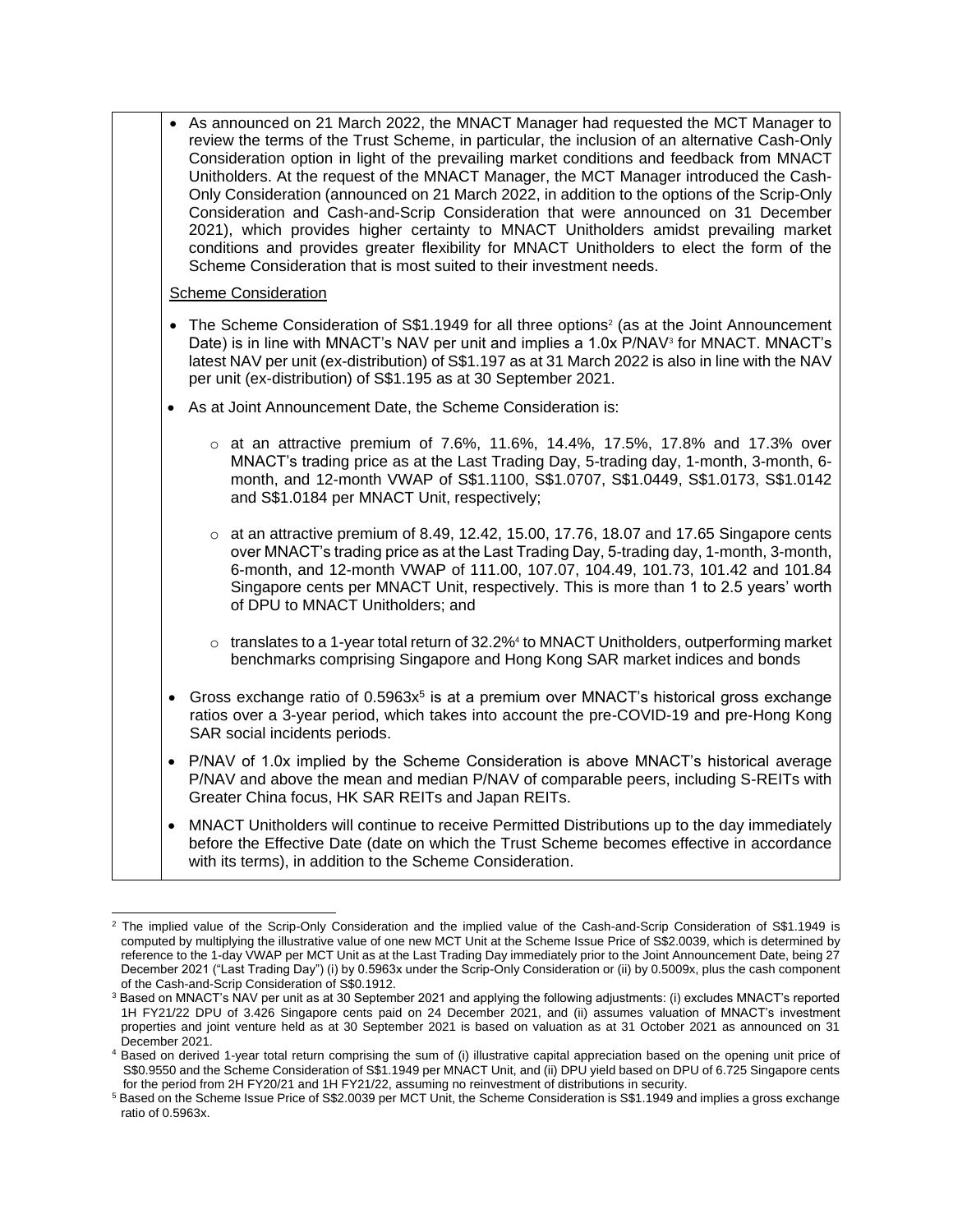| 2022) and should the number of Consideration Units be accordingly increased? |                                                                                    |                                                                                                                                                                                                                                                                                                                                                                                                                                                                                                                                                                                                                                                                                                                                                                                                                                                                                                                                                                                                                                                                                                                                                                                                                                                                                                                                                                                                                                                                                                                                                                                                                                                                                                                                                                                                                                                                                                                                                                                                                                                                                                                                                                                                                                                                                                                                                                                                                                                                                                                                                                                          |  |  |  |
|------------------------------------------------------------------------------|------------------------------------------------------------------------------------|------------------------------------------------------------------------------------------------------------------------------------------------------------------------------------------------------------------------------------------------------------------------------------------------------------------------------------------------------------------------------------------------------------------------------------------------------------------------------------------------------------------------------------------------------------------------------------------------------------------------------------------------------------------------------------------------------------------------------------------------------------------------------------------------------------------------------------------------------------------------------------------------------------------------------------------------------------------------------------------------------------------------------------------------------------------------------------------------------------------------------------------------------------------------------------------------------------------------------------------------------------------------------------------------------------------------------------------------------------------------------------------------------------------------------------------------------------------------------------------------------------------------------------------------------------------------------------------------------------------------------------------------------------------------------------------------------------------------------------------------------------------------------------------------------------------------------------------------------------------------------------------------------------------------------------------------------------------------------------------------------------------------------------------------------------------------------------------------------------------------------------------------------------------------------------------------------------------------------------------------------------------------------------------------------------------------------------------------------------------------------------------------------------------------------------------------------------------------------------------------------------------------------------------------------------------------------------------|--|--|--|
|                                                                              |                                                                                    |                                                                                                                                                                                                                                                                                                                                                                                                                                                                                                                                                                                                                                                                                                                                                                                                                                                                                                                                                                                                                                                                                                                                                                                                                                                                                                                                                                                                                                                                                                                                                                                                                                                                                                                                                                                                                                                                                                                                                                                                                                                                                                                                                                                                                                                                                                                                                                                                                                                                                                                                                                                          |  |  |  |
|                                                                              |                                                                                    |                                                                                                                                                                                                                                                                                                                                                                                                                                                                                                                                                                                                                                                                                                                                                                                                                                                                                                                                                                                                                                                                                                                                                                                                                                                                                                                                                                                                                                                                                                                                                                                                                                                                                                                                                                                                                                                                                                                                                                                                                                                                                                                                                                                                                                                                                                                                                                                                                                                                                                                                                                                          |  |  |  |
|                                                                              |                                                                                    |                                                                                                                                                                                                                                                                                                                                                                                                                                                                                                                                                                                                                                                                                                                                                                                                                                                                                                                                                                                                                                                                                                                                                                                                                                                                                                                                                                                                                                                                                                                                                                                                                                                                                                                                                                                                                                                                                                                                                                                                                                                                                                                                                                                                                                                                                                                                                                                                                                                                                                                                                                                          |  |  |  |
|                                                                              |                                                                                    |                                                                                                                                                                                                                                                                                                                                                                                                                                                                                                                                                                                                                                                                                                                                                                                                                                                                                                                                                                                                                                                                                                                                                                                                                                                                                                                                                                                                                                                                                                                                                                                                                                                                                                                                                                                                                                                                                                                                                                                                                                                                                                                                                                                                                                                                                                                                                                                                                                                                                                                                                                                          |  |  |  |
|                                                                              |                                                                                    |                                                                                                                                                                                                                                                                                                                                                                                                                                                                                                                                                                                                                                                                                                                                                                                                                                                                                                                                                                                                                                                                                                                                                                                                                                                                                                                                                                                                                                                                                                                                                                                                                                                                                                                                                                                                                                                                                                                                                                                                                                                                                                                                                                                                                                                                                                                                                                                                                                                                                                                                                                                          |  |  |  |
|                                                                              |                                                                                    |                                                                                                                                                                                                                                                                                                                                                                                                                                                                                                                                                                                                                                                                                                                                                                                                                                                                                                                                                                                                                                                                                                                                                                                                                                                                                                                                                                                                                                                                                                                                                                                                                                                                                                                                                                                                                                                                                                                                                                                                                                                                                                                                                                                                                                                                                                                                                                                                                                                                                                                                                                                          |  |  |  |
| the Joint Announcement Date.                                                 |                                                                                    |                                                                                                                                                                                                                                                                                                                                                                                                                                                                                                                                                                                                                                                                                                                                                                                                                                                                                                                                                                                                                                                                                                                                                                                                                                                                                                                                                                                                                                                                                                                                                                                                                                                                                                                                                                                                                                                                                                                                                                                                                                                                                                                                                                                                                                                                                                                                                                                                                                                                                                                                                                                          |  |  |  |
|                                                                              |                                                                                    |                                                                                                                                                                                                                                                                                                                                                                                                                                                                                                                                                                                                                                                                                                                                                                                                                                                                                                                                                                                                                                                                                                                                                                                                                                                                                                                                                                                                                                                                                                                                                                                                                                                                                                                                                                                                                                                                                                                                                                                                                                                                                                                                                                                                                                                                                                                                                                                                                                                                                                                                                                                          |  |  |  |
| periods.                                                                     |                                                                                    |                                                                                                                                                                                                                                                                                                                                                                                                                                                                                                                                                                                                                                                                                                                                                                                                                                                                                                                                                                                                                                                                                                                                                                                                                                                                                                                                                                                                                                                                                                                                                                                                                                                                                                                                                                                                                                                                                                                                                                                                                                                                                                                                                                                                                                                                                                                                                                                                                                                                                                                                                                                          |  |  |  |
| <b>Reference period</b>                                                      | <b>VWAP (S\$)</b>                                                                  |                                                                                                                                                                                                                                                                                                                                                                                                                                                                                                                                                                                                                                                                                                                                                                                                                                                                                                                                                                                                                                                                                                                                                                                                                                                                                                                                                                                                                                                                                                                                                                                                                                                                                                                                                                                                                                                                                                                                                                                                                                                                                                                                                                                                                                                                                                                                                                                                                                                                                                                                                                                          |  |  |  |
| (27 December 2021)                                                           |                                                                                    |                                                                                                                                                                                                                                                                                                                                                                                                                                                                                                                                                                                                                                                                                                                                                                                                                                                                                                                                                                                                                                                                                                                                                                                                                                                                                                                                                                                                                                                                                                                                                                                                                                                                                                                                                                                                                                                                                                                                                                                                                                                                                                                                                                                                                                                                                                                                                                                                                                                                                                                                                                                          |  |  |  |
| Last traded day                                                              | 2.0039                                                                             |                                                                                                                                                                                                                                                                                                                                                                                                                                                                                                                                                                                                                                                                                                                                                                                                                                                                                                                                                                                                                                                                                                                                                                                                                                                                                                                                                                                                                                                                                                                                                                                                                                                                                                                                                                                                                                                                                                                                                                                                                                                                                                                                                                                                                                                                                                                                                                                                                                                                                                                                                                                          |  |  |  |
| 1 month                                                                      | 2.0356                                                                             |                                                                                                                                                                                                                                                                                                                                                                                                                                                                                                                                                                                                                                                                                                                                                                                                                                                                                                                                                                                                                                                                                                                                                                                                                                                                                                                                                                                                                                                                                                                                                                                                                                                                                                                                                                                                                                                                                                                                                                                                                                                                                                                                                                                                                                                                                                                                                                                                                                                                                                                                                                                          |  |  |  |
| 3 months                                                                     | 2.0917                                                                             |                                                                                                                                                                                                                                                                                                                                                                                                                                                                                                                                                                                                                                                                                                                                                                                                                                                                                                                                                                                                                                                                                                                                                                                                                                                                                                                                                                                                                                                                                                                                                                                                                                                                                                                                                                                                                                                                                                                                                                                                                                                                                                                                                                                                                                                                                                                                                                                                                                                                                                                                                                                          |  |  |  |
| 6 months                                                                     | 2.1034                                                                             |                                                                                                                                                                                                                                                                                                                                                                                                                                                                                                                                                                                                                                                                                                                                                                                                                                                                                                                                                                                                                                                                                                                                                                                                                                                                                                                                                                                                                                                                                                                                                                                                                                                                                                                                                                                                                                                                                                                                                                                                                                                                                                                                                                                                                                                                                                                                                                                                                                                                                                                                                                                          |  |  |  |
| 1 year                                                                       | 2.1002                                                                             |                                                                                                                                                                                                                                                                                                                                                                                                                                                                                                                                                                                                                                                                                                                                                                                                                                                                                                                                                                                                                                                                                                                                                                                                                                                                                                                                                                                                                                                                                                                                                                                                                                                                                                                                                                                                                                                                                                                                                                                                                                                                                                                                                                                                                                                                                                                                                                                                                                                                                                                                                                                          |  |  |  |
| 3 year                                                                       |                                                                                    |                                                                                                                                                                                                                                                                                                                                                                                                                                                                                                                                                                                                                                                                                                                                                                                                                                                                                                                                                                                                                                                                                                                                                                                                                                                                                                                                                                                                                                                                                                                                                                                                                                                                                                                                                                                                                                                                                                                                                                                                                                                                                                                                                                                                                                                                                                                                                                                                                                                                                                                                                                                          |  |  |  |
|                                                                              |                                                                                    |                                                                                                                                                                                                                                                                                                                                                                                                                                                                                                                                                                                                                                                                                                                                                                                                                                                                                                                                                                                                                                                                                                                                                                                                                                                                                                                                                                                                                                                                                                                                                                                                                                                                                                                                                                                                                                                                                                                                                                                                                                                                                                                                                                                                                                                                                                                                                                                                                                                                                                                                                                                          |  |  |  |
| $\bullet$                                                                    |                                                                                    |                                                                                                                                                                                                                                                                                                                                                                                                                                                                                                                                                                                                                                                                                                                                                                                                                                                                                                                                                                                                                                                                                                                                                                                                                                                                                                                                                                                                                                                                                                                                                                                                                                                                                                                                                                                                                                                                                                                                                                                                                                                                                                                                                                                                                                                                                                                                                                                                                                                                                                                                                                                          |  |  |  |
|                                                                              |                                                                                    |                                                                                                                                                                                                                                                                                                                                                                                                                                                                                                                                                                                                                                                                                                                                                                                                                                                                                                                                                                                                                                                                                                                                                                                                                                                                                                                                                                                                                                                                                                                                                                                                                                                                                                                                                                                                                                                                                                                                                                                                                                                                                                                                                                                                                                                                                                                                                                                                                                                                                                                                                                                          |  |  |  |
|                                                                              |                                                                                    |                                                                                                                                                                                                                                                                                                                                                                                                                                                                                                                                                                                                                                                                                                                                                                                                                                                                                                                                                                                                                                                                                                                                                                                                                                                                                                                                                                                                                                                                                                                                                                                                                                                                                                                                                                                                                                                                                                                                                                                                                                                                                                                                                                                                                                                                                                                                                                                                                                                                                                                                                                                          |  |  |  |
|                                                                              |                                                                                    |                                                                                                                                                                                                                                                                                                                                                                                                                                                                                                                                                                                                                                                                                                                                                                                                                                                                                                                                                                                                                                                                                                                                                                                                                                                                                                                                                                                                                                                                                                                                                                                                                                                                                                                                                                                                                                                                                                                                                                                                                                                                                                                                                                                                                                                                                                                                                                                                                                                                                                                                                                                          |  |  |  |
|                                                                              |                                                                                    |                                                                                                                                                                                                                                                                                                                                                                                                                                                                                                                                                                                                                                                                                                                                                                                                                                                                                                                                                                                                                                                                                                                                                                                                                                                                                                                                                                                                                                                                                                                                                                                                                                                                                                                                                                                                                                                                                                                                                                                                                                                                                                                                                                                                                                                                                                                                                                                                                                                                                                                                                                                          |  |  |  |
|                                                                              |                                                                                    |                                                                                                                                                                                                                                                                                                                                                                                                                                                                                                                                                                                                                                                                                                                                                                                                                                                                                                                                                                                                                                                                                                                                                                                                                                                                                                                                                                                                                                                                                                                                                                                                                                                                                                                                                                                                                                                                                                                                                                                                                                                                                                                                                                                                                                                                                                                                                                                                                                                                                                                                                                                          |  |  |  |
|                                                                              |                                                                                    |                                                                                                                                                                                                                                                                                                                                                                                                                                                                                                                                                                                                                                                                                                                                                                                                                                                                                                                                                                                                                                                                                                                                                                                                                                                                                                                                                                                                                                                                                                                                                                                                                                                                                                                                                                                                                                                                                                                                                                                                                                                                                                                                                                                                                                                                                                                                                                                                                                                                                                                                                                                          |  |  |  |
|                                                                              |                                                                                    |                                                                                                                                                                                                                                                                                                                                                                                                                                                                                                                                                                                                                                                                                                                                                                                                                                                                                                                                                                                                                                                                                                                                                                                                                                                                                                                                                                                                                                                                                                                                                                                                                                                                                                                                                                                                                                                                                                                                                                                                                                                                                                                                                                                                                                                                                                                                                                                                                                                                                                                                                                                          |  |  |  |
|                                                                              |                                                                                    |                                                                                                                                                                                                                                                                                                                                                                                                                                                                                                                                                                                                                                                                                                                                                                                                                                                                                                                                                                                                                                                                                                                                                                                                                                                                                                                                                                                                                                                                                                                                                                                                                                                                                                                                                                                                                                                                                                                                                                                                                                                                                                                                                                                                                                                                                                                                                                                                                                                                                                                                                                                          |  |  |  |
|                                                                              |                                                                                    |                                                                                                                                                                                                                                                                                                                                                                                                                                                                                                                                                                                                                                                                                                                                                                                                                                                                                                                                                                                                                                                                                                                                                                                                                                                                                                                                                                                                                                                                                                                                                                                                                                                                                                                                                                                                                                                                                                                                                                                                                                                                                                                                                                                                                                                                                                                                                                                                                                                                                                                                                                                          |  |  |  |
|                                                                              |                                                                                    |                                                                                                                                                                                                                                                                                                                                                                                                                                                                                                                                                                                                                                                                                                                                                                                                                                                                                                                                                                                                                                                                                                                                                                                                                                                                                                                                                                                                                                                                                                                                                                                                                                                                                                                                                                                                                                                                                                                                                                                                                                                                                                                                                                                                                                                                                                                                                                                                                                                                                                                                                                                          |  |  |  |
|                                                                              |                                                                                    |                                                                                                                                                                                                                                                                                                                                                                                                                                                                                                                                                                                                                                                                                                                                                                                                                                                                                                                                                                                                                                                                                                                                                                                                                                                                                                                                                                                                                                                                                                                                                                                                                                                                                                                                                                                                                                                                                                                                                                                                                                                                                                                                                                                                                                                                                                                                                                                                                                                                                                                                                                                          |  |  |  |
|                                                                              |                                                                                    |                                                                                                                                                                                                                                                                                                                                                                                                                                                                                                                                                                                                                                                                                                                                                                                                                                                                                                                                                                                                                                                                                                                                                                                                                                                                                                                                                                                                                                                                                                                                                                                                                                                                                                                                                                                                                                                                                                                                                                                                                                                                                                                                                                                                                                                                                                                                                                                                                                                                                                                                                                                          |  |  |  |
|                                                                              |                                                                                    |                                                                                                                                                                                                                                                                                                                                                                                                                                                                                                                                                                                                                                                                                                                                                                                                                                                                                                                                                                                                                                                                                                                                                                                                                                                                                                                                                                                                                                                                                                                                                                                                                                                                                                                                                                                                                                                                                                                                                                                                                                                                                                                                                                                                                                                                                                                                                                                                                                                                                                                                                                                          |  |  |  |
|                                                                              |                                                                                    |                                                                                                                                                                                                                                                                                                                                                                                                                                                                                                                                                                                                                                                                                                                                                                                                                                                                                                                                                                                                                                                                                                                                                                                                                                                                                                                                                                                                                                                                                                                                                                                                                                                                                                                                                                                                                                                                                                                                                                                                                                                                                                                                                                                                                                                                                                                                                                                                                                                                                                                                                                                          |  |  |  |
|                                                                              |                                                                                    |                                                                                                                                                                                                                                                                                                                                                                                                                                                                                                                                                                                                                                                                                                                                                                                                                                                                                                                                                                                                                                                                                                                                                                                                                                                                                                                                                                                                                                                                                                                                                                                                                                                                                                                                                                                                                                                                                                                                                                                                                                                                                                                                                                                                                                                                                                                                                                                                                                                                                                                                                                                          |  |  |  |
|                                                                              | arm's length basis.<br>$\bullet$<br>market conditions and MCT's fair market value. | What is the motivation for MNACT Unitholders to accept the Scrip-Only Consideration and<br>the Cash-and-Scrip Consideration given MCT's recent trading prices? Is the issue price of<br>MCT incorrectly valued at S\$2.0039, versus today's closing price of S\$1.83 (as at 10 May<br>• As mentioned in Question 1, the Merger (including the Scheme Consideration and exchange<br>ratio) was considered and negotiated extensively between the managers of both REITs on an<br>In consideration of the unit prices up till the date of the Implementation Agreement, the MCT<br>Manager and the MNACT Manager have commercially negotiated the Scheme Consideration<br>extensively and have determined the Scheme Issue Price of S\$2.0039 based on the 1-day<br>VWAP of MCT Units on the Last Trading Day and pegged to the 1.0x P/NAV <sup>6</sup> of MNACT as at<br>The table below shows MCT's various VWAPs on 27 December 2021 over various time<br>2.0663<br>Ultimately, the 1-day VWAP was agreed as the Scheme Issue Price and the basis of the issue<br>price of the Preferential Offering Units as it was the latest available VWAP prior to the Joint<br>Announcement Date and was considered to be the most relevant in representing the prevailing<br>• Following the Joint Announcement dated 31 December 2021, the MNACT Manager had<br>requested the MCT Manager to review the terms of the Trust Scheme, in particular, the<br>inclusion of an alternative Cash-Only Consideration option in light of the prevailing market<br>conditions and feedback received from MNACT Unitholders.<br>Both the MCT Manager (having considered the request) and the MNACT Manager believe that<br>the introduction of the alternative Cash-Only Consideration option, which is equivalent to the<br>NAV per MNACT Unit (as at Joint Announcement Date), is in the best interest of the Merger<br>as it gives higher certainty to MNACT Unitholders amidst prevailing market conditions and<br>provides greater flexibility for MNACT Unitholders to elect the form of the Scheme<br>Consideration that is most suited to their investment needs, without prejudice to the interests<br>of the MCT Unitholders. MNACT Unitholders who elect to receive the Cash-Only Consideration<br>will receive S\$1.1949 in cash per MNACT Unit, regardless of whether the MCT Units trade<br>above or below S\$2.0039. MNACT Unitholders will continue receiving Permitted Distributions<br>up to the day immediately before the Effective Date. Please refer to Question 3 for more details. |  |  |  |

l

 $6$  Based on MNACT's NAV per unit as at 30 September 2021 and applying the following adjustments: (i) excludes MNACT's reported 1H FY21/22 DPU of 3.426 Singapore cents paid on 24 December 2021, and (ii) assumes valuation of MNACT's investment properties and joint venture held as at 30 September 2021 is based on valuation as at 31 October 2021 as announced on 31 December 2021.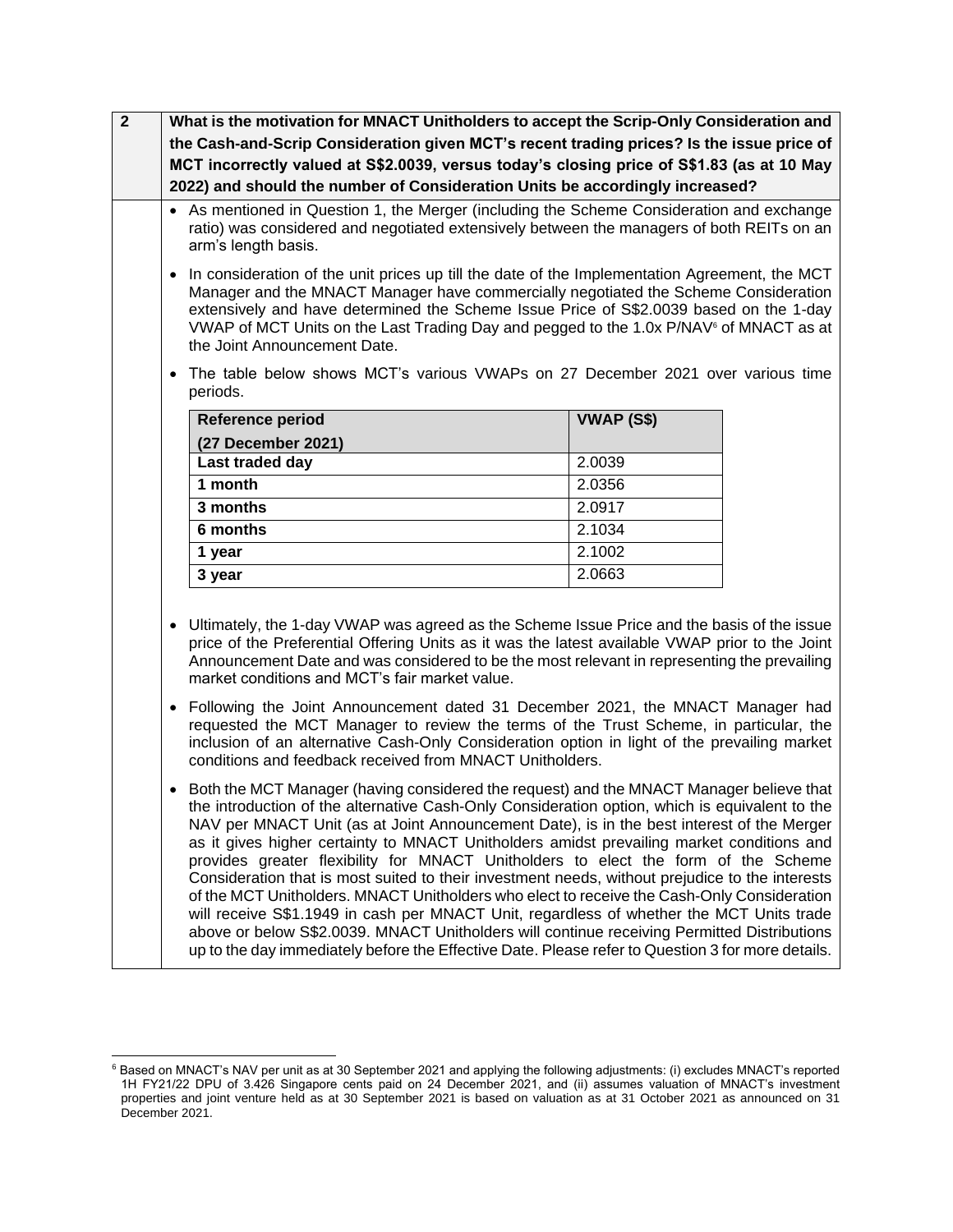| $\overline{3}$ | As the date of MNACT's delisting is expected to be on or around end-August 2022, will the                                                                                                                                                                                                                                                                                                                                                                                                                                                                                                                                         |
|----------------|-----------------------------------------------------------------------------------------------------------------------------------------------------------------------------------------------------------------------------------------------------------------------------------------------------------------------------------------------------------------------------------------------------------------------------------------------------------------------------------------------------------------------------------------------------------------------------------------------------------------------------------|
|                | management of the MNACT Manager consider a final distribution of the pro-rata earnings                                                                                                                                                                                                                                                                                                                                                                                                                                                                                                                                            |
|                | from 1 April 2022 up to the date of MNACT's delisting? Can the management of the MNACT                                                                                                                                                                                                                                                                                                                                                                                                                                                                                                                                            |
|                | Manager provide some guidance on what will be the expected DPU, as well as the expected                                                                                                                                                                                                                                                                                                                                                                                                                                                                                                                                           |
|                | payout date, if any?                                                                                                                                                                                                                                                                                                                                                                                                                                                                                                                                                                                                              |
|                | Will the management of the MNACT Manager also consider a capital distribution of the                                                                                                                                                                                                                                                                                                                                                                                                                                                                                                                                              |
|                | excess of NAV of MNACT over the Scheme Consideration?                                                                                                                                                                                                                                                                                                                                                                                                                                                                                                                                                                             |
|                | MNACT Unitholders are entitled to receive and retain the MNACT Permitted Distributions,<br>$\bullet$<br>regardless of which of the three Scheme Consideration options MNACT Unitholders shall<br>elect.                                                                                                                                                                                                                                                                                                                                                                                                                           |
|                | The MNACT Permitted Distributions will be in addition to the Scheme Consideration for the<br>$\bullet$<br>Merger and will include:                                                                                                                                                                                                                                                                                                                                                                                                                                                                                                |
|                | 2H FY21/22 distributions of 3.393 Singapore cents per MNACT to be paid on 19 May<br>$\circ$<br>2022 to unitholders who hold MNACT Units as at 5.00pm on 27 April 2022 <sup>7</sup> ; and                                                                                                                                                                                                                                                                                                                                                                                                                                          |
|                | the clean-up distribution for the period from 1 April 2022, up to the day immediately before<br>$\circ$<br>the date on which the Trust Scheme becomes effective in accordance with its terms<br>("Effective Date"), which is expected to be on Monday, 8 August 2022 (as indicated in<br>the Expected Timetable of the Scheme Document).                                                                                                                                                                                                                                                                                          |
|                | MNACT Unitholders should note that the timetable for the events which are scheduled to take<br>$\bullet$<br>place after the EGM and the Trust Scheme Meeting is indicative only and is subject to change.<br>Any changes (including any determination of the relevant dates) to the timetable will be<br>announced.                                                                                                                                                                                                                                                                                                               |
|                | Do note that the Scheme Consideration of S\$1.1949 excludes MNACT's reported 1H FY21/22<br>$\bullet$<br>DPU of 3.426 Singapore cents, as the amount had already been paid out to MNACT<br>Unitholders on 24 December 2021, which was prior to the Joint Announcement Date (i.e. 31<br>December 2021).                                                                                                                                                                                                                                                                                                                             |
|                | We are unable to provide a forecast of future distributions. Please refer to future SGXNET<br>$\bullet$<br>announcement(s) by the MNACT Manager for further information.                                                                                                                                                                                                                                                                                                                                                                                                                                                          |
|                | Other than the MNACT Permitted Distributions as mentioned above, there will be no other<br>$\bullet$<br>distribution (capital or otherwise).                                                                                                                                                                                                                                                                                                                                                                                                                                                                                      |
| 4              | Are MNACT Unitholders currently only voting to approve (i) the MNACT Trust Deed                                                                                                                                                                                                                                                                                                                                                                                                                                                                                                                                                   |
|                | Amendments and (ii) the proposed Trust Scheme? Will the election for my form of Scheme                                                                                                                                                                                                                                                                                                                                                                                                                                                                                                                                            |
|                | Consideration come later? To stay invested in the Merged Entity, should MNACT                                                                                                                                                                                                                                                                                                                                                                                                                                                                                                                                                     |
|                | Unitholders vote "For" the Merger?                                                                                                                                                                                                                                                                                                                                                                                                                                                                                                                                                                                                |
|                | Yes, MNACT Unitholders who wish to vote to approve the MNACT Trust Deed Amendments<br>at the EGM and the proposed Trust Scheme at the Trust Scheme Meeting should do so by<br>completing and submitting Proxy Form A (EGM) and Proxy Form B (Trust Scheme Meeting),<br>respectively, which were despatched to MNACT Unitholders on 29 April 2022. The completed<br>Proxy Form A (EGM) and Proxy Form B (Trust Scheme Meeting) must reach MNACT's Unit<br>Registrar NO LATER THAN Friday, 20 May 2022 at 2.30 p.m. and 3.00 p.m., respectively,<br>being 72 hours before the times fixed for the EGM and the Trust Scheme Meeting. |

l <sup>7</sup> Please refer to MNACT's announcement dated 19 April 2022 titled "Notice of Record Date and Distribution Payment Date" on SGXNET.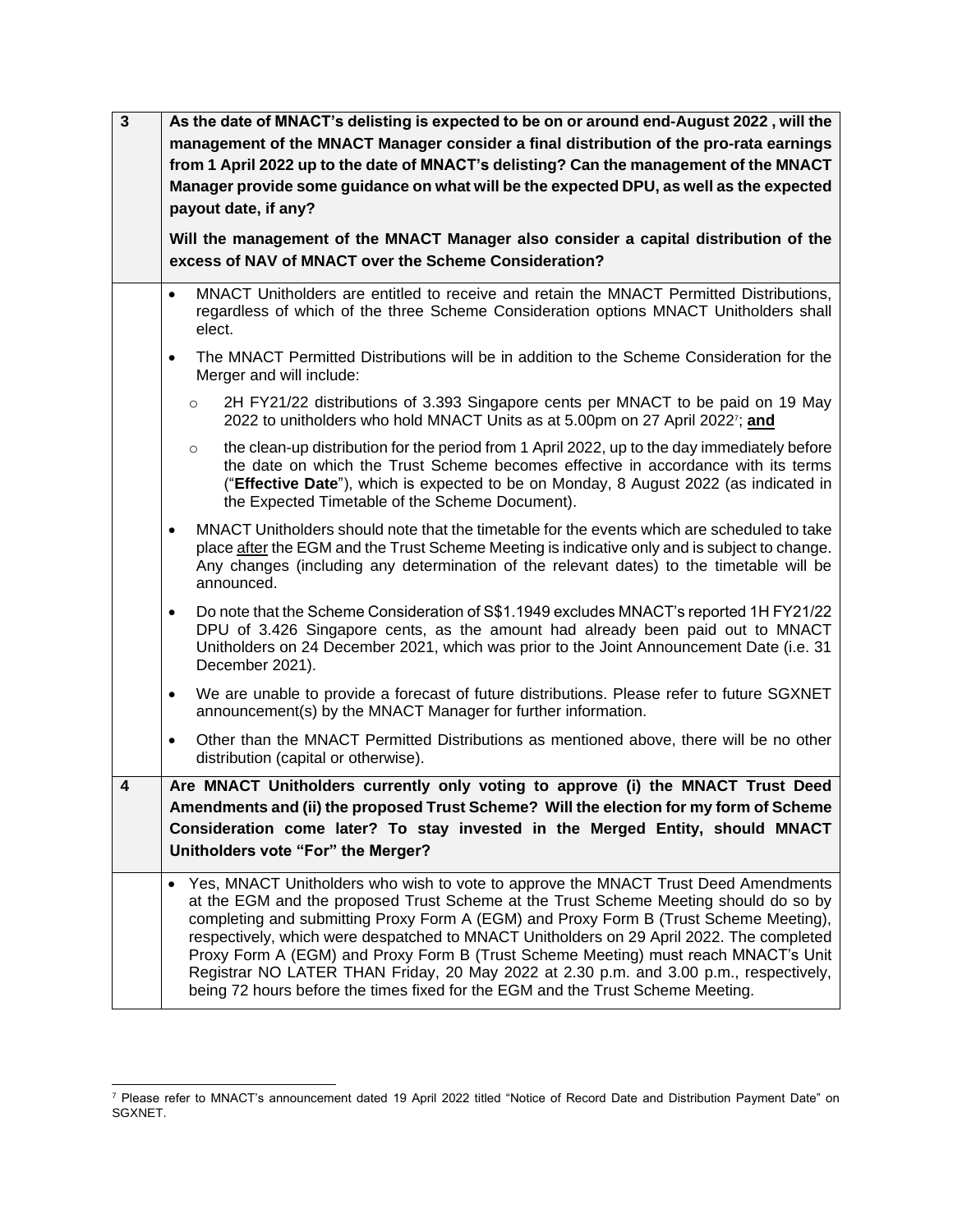|   | • Assuming MNACT Unitholders and MCT Unitholders vote in favour of the proposed Merger,<br>and if the Trust Scheme is subsequently sanctioned by the Court, Election Forms will be<br>despatched to MNACT Unitholders and the Election Period is expected to be the period from<br>5 July 2022 to 19 July 2022, as indicated in the Expected Timetable of the Scheme Document.                                         |
|---|------------------------------------------------------------------------------------------------------------------------------------------------------------------------------------------------------------------------------------------------------------------------------------------------------------------------------------------------------------------------------------------------------------------------|
|   | MNACT Unitholders should note that the timetable for the events which are scheduled to take<br>٠<br>place after the EGM and the Trust Scheme Meeting is indicative only and is subject to change.<br>Any changes (including any determination of the relevant dates) to the timetable will be<br>announced. Please refer to future SGXNET announcement(s) by the MNACT Manager for the<br>exact dates of these events. |
|   | MNACT Unitholders who wish to stay invested in the Merged Entity may continue to elect to<br>receive the Scheme Consideration in the form of the Scrip-Only Consideration or the Cash-<br>and-Scrip Consideration while those who wish to fully realise their investment may elect to<br>receive the Cash-Only Consideration.                                                                                          |
|   | The rationale and terms of the proposed Merger have been carefully considered, and the<br>٠<br>MNACT Manager believes that the proposed Merger is beneficial to MNACT Unitholders, from<br>strategic, financial and operational perspectives.                                                                                                                                                                          |
|   | • As mentioned in Question 1, the MNACT Independent Directors recommend that MNACT<br>Unitholders VOTE IN FAVOUR of the Trust Scheme Resolution at the Trust Scheme Meeting.                                                                                                                                                                                                                                           |
| 5 | Would there be facilities to trade in odd lots free from brokerage or marginal brokerage?<br>Please advise the window period if any.                                                                                                                                                                                                                                                                                   |
|   | As MNACT Unitholders may receive odd lots of MCT Units as part of the consideration for their<br>MNACT Units pursuant to the Trust Scheme, the MNACT Manager will put in place<br>arrangements to facilitate the trading of odd lots so that MNACT Unitholders who wish to round<br>up or down their unitholding to the nearest board lot size of MCT Units (i.e. in multiples of 100<br>MCT Units) can do so.         |
|   | The MNACT Manager has arranged with the following brokers ("Brokers") to facilitate Odd<br>٠<br>Lots Trades during the Applicable Period, being the period of one month commencing from the<br>date of allotment and issuance of the Consideration Units:                                                                                                                                                              |
|   | o DBS Vickers;                                                                                                                                                                                                                                                                                                                                                                                                         |
|   | ○ OCBC Securities; and                                                                                                                                                                                                                                                                                                                                                                                                 |
|   | o Phillip Securities.                                                                                                                                                                                                                                                                                                                                                                                                  |
|   | The term "Odd Lots Trade" shall mean (i) an aggregate of 99 or less MCT Units bought in a<br>single day; and/or (ii) an aggregate of 99 or less MCT Units sold in a single day.                                                                                                                                                                                                                                        |
|   | The brokerage fees (including any goods and services tax relating to such fees) in respect of<br>$\bullet$<br>Odd Lots Trades carried out via the Brokers during the Applicable Period will be borne by the<br>MNACT Manager. As such, holders of MCT Units will NOT be charged any brokerage fees<br>for Odd Lots Trades during the Applicable Period (the "Odd Lots Trading Brokerage Fee<br>Arrangement").          |
|   | MNACT Unitholders should note that notwithstanding the Odd Lots Trading Brokerage Fee<br>$\bullet$<br>Arrangement, holders of MCT Units will be required to continue to bear clearing fees and<br>other regular trading fees imposed by the SGX-ST (including any goods and services tax<br>relating to such fees), which shall be based on customary rates imposed from time to time.                                 |
|   | For further details, please refer to Paragraph 19 of the Letter to MNACT Unitholders in the<br>Scheme Document.                                                                                                                                                                                                                                                                                                        |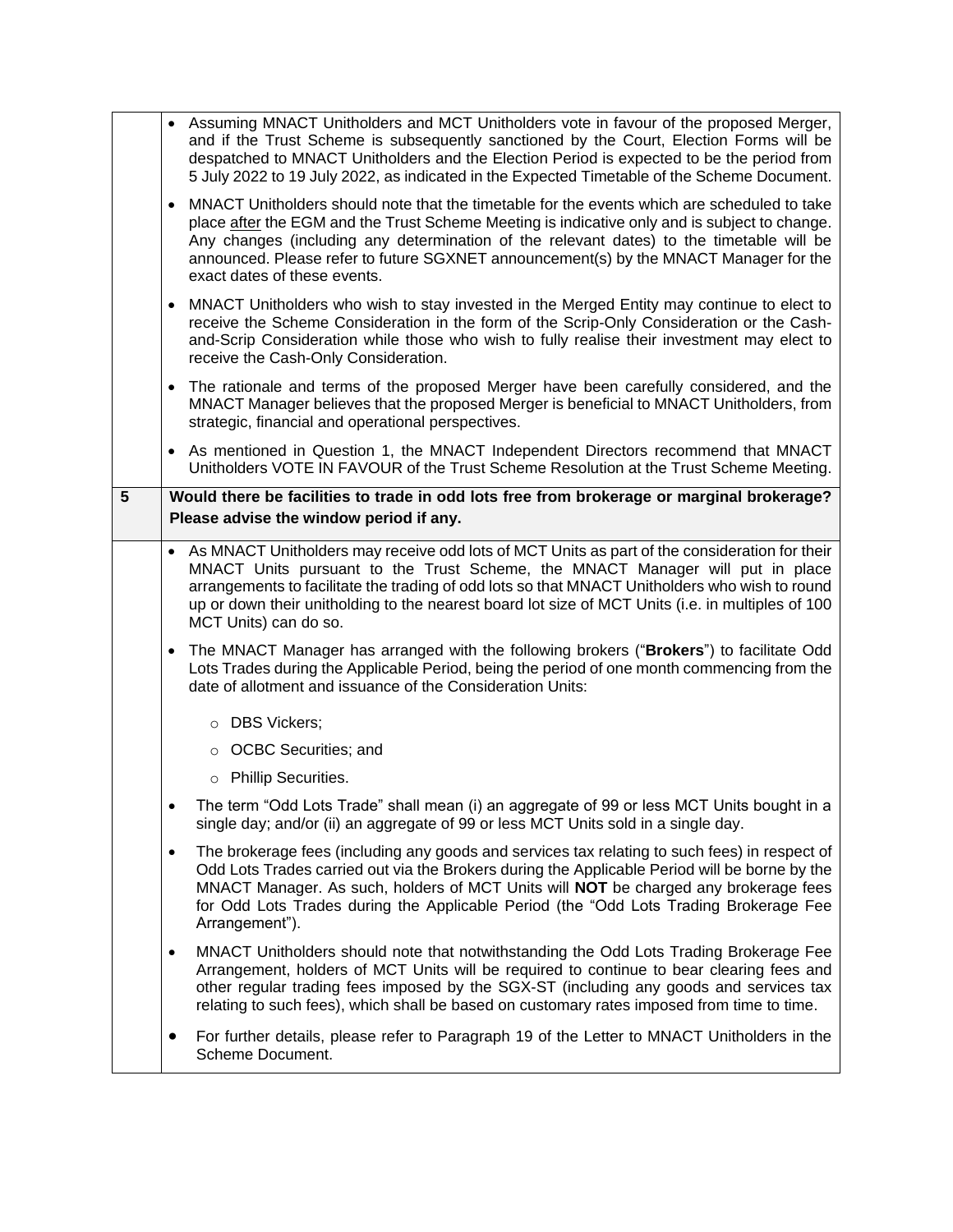### **B. Strategy and Plans Ahead**

l

| $\bf 6$ |           |    | Pro forma DPU attributable to MNACT Unitholders is estimated to change by (0.75)                                                                                                                                                                                                                                                                                                                                                                                                                                                                                                          |
|---------|-----------|----|-------------------------------------------------------------------------------------------------------------------------------------------------------------------------------------------------------------------------------------------------------------------------------------------------------------------------------------------------------------------------------------------------------------------------------------------------------------------------------------------------------------------------------------------------------------------------------------------|
|         |           |    | Singapore cents (as compared to FY21/22 before the Merger) <sup>8</sup> . Can the MNACT Manager                                                                                                                                                                                                                                                                                                                                                                                                                                                                                           |
|         |           |    | elaborate on its plans to catch up with pre-Merger DPU?                                                                                                                                                                                                                                                                                                                                                                                                                                                                                                                                   |
|         | $\bullet$ |    | The MNACT Manager believes that the Merger will be transformative, and upon completion,<br>will create a flagship commercial REIT in Asia with stability and scale across key Asian<br>gateway markets. The Merger is beneficial from strategic, operational and financial<br>perspectives and the Merged Entity will be well positioned to navigate the changing macro<br>environment and capitalise on an expected recovery from COVID-19.                                                                                                                                              |
|         | $\bullet$ |    | On or about the completion of the Merger, it is intended that the MNACT Manager will retire<br>as the manager of MNACT and the MCT Manager will be appointed as the manager of the<br>delisted MNACT.                                                                                                                                                                                                                                                                                                                                                                                     |
|         | $\bullet$ |    | The key objectives of the MCT Manager are to provide unitholders of the Merged Entity with<br>a relatively attractive rate of return on their investment through regular and steady<br>distributions, and to achieve long-term stability in DPU and NAV per unit, while maintaining<br>an appropriate capital structure for the Merged Entity.                                                                                                                                                                                                                                            |
|         | ٠         |    | Following the Merger, the MCT Manager intends to implement its proactive and tailored "4R"<br>asset and capital management strategy to realise the benefits from the Merger:                                                                                                                                                                                                                                                                                                                                                                                                              |
|         |           |    | a) Recharge<br>The MCT Manager will seek to drive NPI and DPU growth by incorporating best<br>practices across the Merged Entity's portfolio to maximise operational performance,<br>together with, among others, the optimisation of tenant mix and the pursuit of active<br>asset management, accretive asset enhancement and redevelopment opportunities.                                                                                                                                                                                                                              |
|         |           |    | b) Reconstitute<br>The MCT Manager will seek to optimise the Merged Entity's portfolio by pursuing<br>$\circ$<br>selective strategic divestments at an opportune time. The MCT Manager will also look<br>to redeploy capital into higher yielding quality properties or other asset enhancement<br>and redevelopment opportunities to drive returns.                                                                                                                                                                                                                                      |
|         |           |    | c) Refocus<br>The MCT Manager will pursue accretive strategic acquisitions and participate in<br>$\circ$<br>strategic developments, leveraging the local market expertise of the Merged Entity's<br>"on-the-ground" teams as well as the Sponsor's strong Asia network and extensive<br>pipeline.                                                                                                                                                                                                                                                                                         |
|         |           |    | For future growth, the Merged Entity will focus on adding office and office-like<br>$\circ$<br>business park assets anchored by tenants in high growth sectors, including tech-<br>enabled and biomedical tenants, to its portfolio. Key markets for growth include South<br>Korea, Singapore and select cities in China.                                                                                                                                                                                                                                                                 |
|         |           | d) | Resilience<br>The MCT Manager will adopt a comprehensive capital management strategy to<br>$\circ$<br>maintain a strong balance sheet, maximise liquidity and minimise risk.<br>The MCT Manager will employ an appropriate capital structure while optimising cost<br>$\circ$<br>of debt. This strategy is supported by securing access to diversified funding sources<br>across financial institutions and capital markets. Appropriate hedging strategies to<br>manage interest rate and forex exposure will continue to be implemented to address<br>risks posed by market volatility. |

<sup>&</sup>lt;sup>8</sup> Assuming all MNACT Unitholders (excluding the MIPL Entities) elect to receive the Cash-and-Scrip Consideration or the Cash-Only Consideration. Assuming all MNACT Unitholders elect to receive the Scrip-Only Consideration, the change in pro forma DPU (as compared to FY21/22 before the Merger) is (0.89) Singapore cents. For further details on the pro forma financial effects of the Merger on MNACT, please refer to Paragraph 7 of the Letter to MNACT Unitholders of the Scheme Document.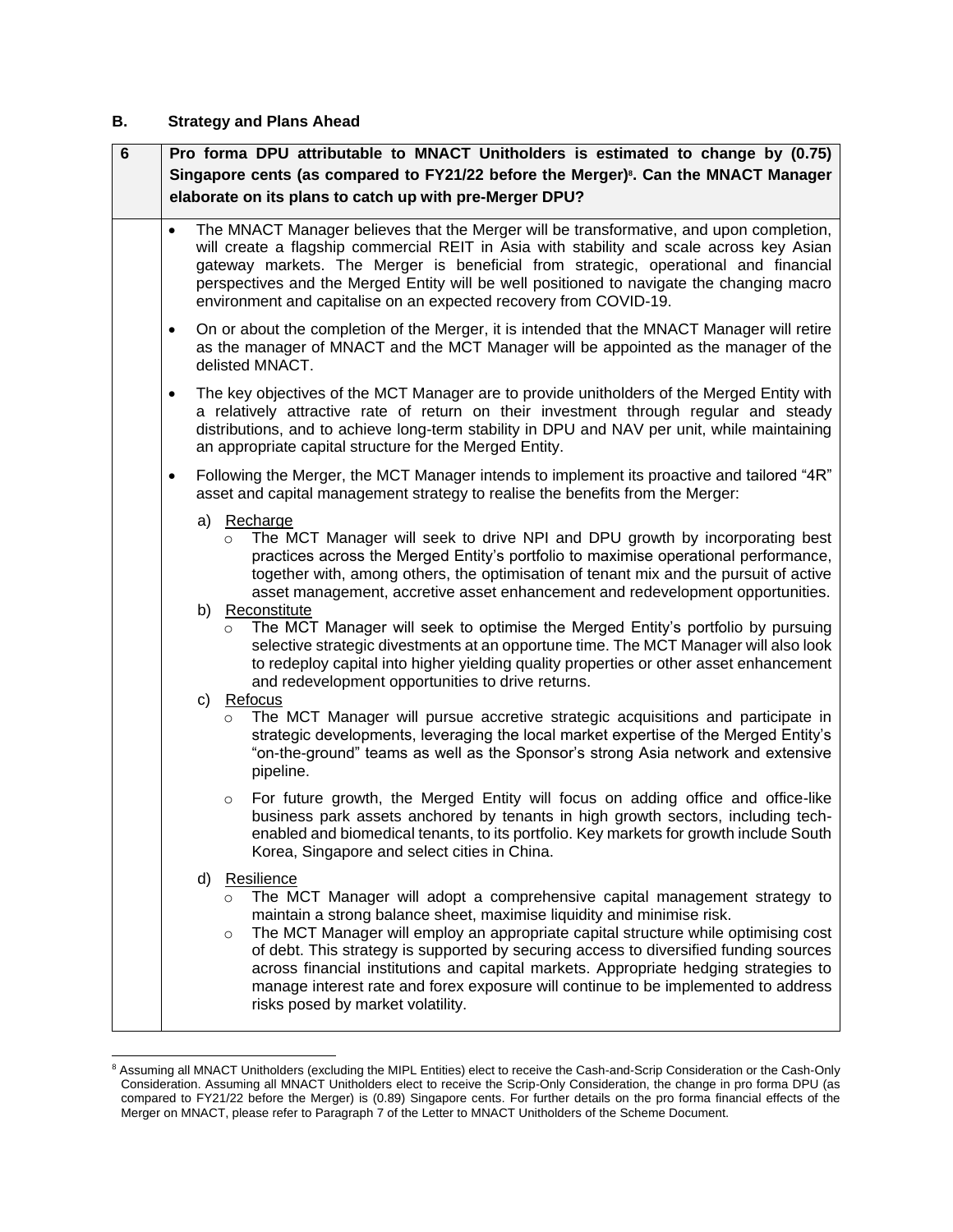|                | Following the Merger, it is intended that the Merged Entity will be renamed "Mapletree Pan<br>$\bullet$<br>Asia Commercial Trust" ("MPACT"). For further details, please refer to Paragraph 4.2 in<br>Appendix B - Offeror's Letter to MNACT Unitholders of the Scheme Document.                                                                                                                                                                                                                                                                                                                                                                    |
|----------------|-----------------------------------------------------------------------------------------------------------------------------------------------------------------------------------------------------------------------------------------------------------------------------------------------------------------------------------------------------------------------------------------------------------------------------------------------------------------------------------------------------------------------------------------------------------------------------------------------------------------------------------------------------|
| $\overline{7}$ | What are the right of first refusal ("ROFR") assets from the Sponsor to MNACT currently?<br>Will the ROFR apply to the Merged Entity?                                                                                                                                                                                                                                                                                                                                                                                                                                                                                                               |
|                | MNACT has been granted the ROFR to acquire the Sponsor's stake in The Pinnacle<br>Gangnam (located in Seoul, South Korea) as well as the Sponsor's commercial assets in<br>Greater China. This ROFR will carry through to the Merged Entity.                                                                                                                                                                                                                                                                                                                                                                                                        |
|                | In Singapore, the ROFR that MCT has in place will remain for the Merged Entity and there<br>remains potential to acquire ROFR assets from the Sponsor to entrench a market leadership<br>position in the attractive Greater Southern Waterfront precinct.                                                                                                                                                                                                                                                                                                                                                                                           |
| 8              | How will the manager of the Merged Entity plan to grow in Singapore over the next 5-8<br>years?                                                                                                                                                                                                                                                                                                                                                                                                                                                                                                                                                     |
|                | • As mentioned in Question 6, the MCT Manager intends to implement its proactive and tailored<br>"4R" asset and capital management strategy to realise the benefits from the Merger.                                                                                                                                                                                                                                                                                                                                                                                                                                                                |
|                | The MCT Manager's focus remains to maintain a healthy portfolio occupancy and sustainable<br>rental income. Post-Merger, Singapore will remain a core market to provide underlying portfolio<br>stability.                                                                                                                                                                                                                                                                                                                                                                                                                                          |
|                | • As mentioned in Question 7, there remains potential to acquire ROFR assets from the Sponsor<br>to entrench a market leadership position in the attractive Greater Southern Waterfront precinct.                                                                                                                                                                                                                                                                                                                                                                                                                                                   |
| 9              | Should the Merger not go through, what are the contingency plans that MNACT has to<br>manage the ongoing risks in the China market and to grow in the Asian markets?                                                                                                                                                                                                                                                                                                                                                                                                                                                                                |
|                | China <sup>®</sup> was the only major economy to post a positive GDP growth rate in 2020. Recovery<br>$\bullet$<br>gathered further momentum in 2021, with a GDP growth rate of 8.1%. This can largely be<br>attributed to China's adoption of the 'Zero-COVID' strategy which has kept local transmission<br>to a minimum for much of the year, allowing most activities to return to normalcy in 2021.                                                                                                                                                                                                                                            |
|                | Amid the latest outbreak of COVID-19 infections, Shanghai city has been under lockdown<br>٠<br>starting from end March 2022. For Beijing, since end April 2022, the city has tightened<br>restrictions to contain the spread of COVID-19. So far, there has not been any significant<br>impact on Sandhill Plaza and Gateway Plaza. The businesses of a handful of retail tenants<br>providing amenities at Sandhill Plaza and Gateway Plaza may be affected due to the absence<br>or low number of employees working within the office buildings. We are monitoring the<br>situation closely and will update if there is any material development. |
|                | The MNACT Manager has worked actively to market and lease office space at Gateway<br>Plaza, resulting in a high occupancy rate of 94.3% as of 31 March 2022. Performance of<br>Sandhill Plaza remains resilient, with a high occupancy level of 98.6% and positive rental<br>reversion of 5% for FY21/22. Maintaining a high occupancy rate for our properties will remain<br>a key focus. We will also continue to capture demand from tenants in the high-growth trade<br>sectors such as telecommunications, media and technology ("TMT") and biomedical<br>industries.                                                                          |

l <sup>9</sup> Source: Colliers International (Hong Kong) Limited, 30 March 2022.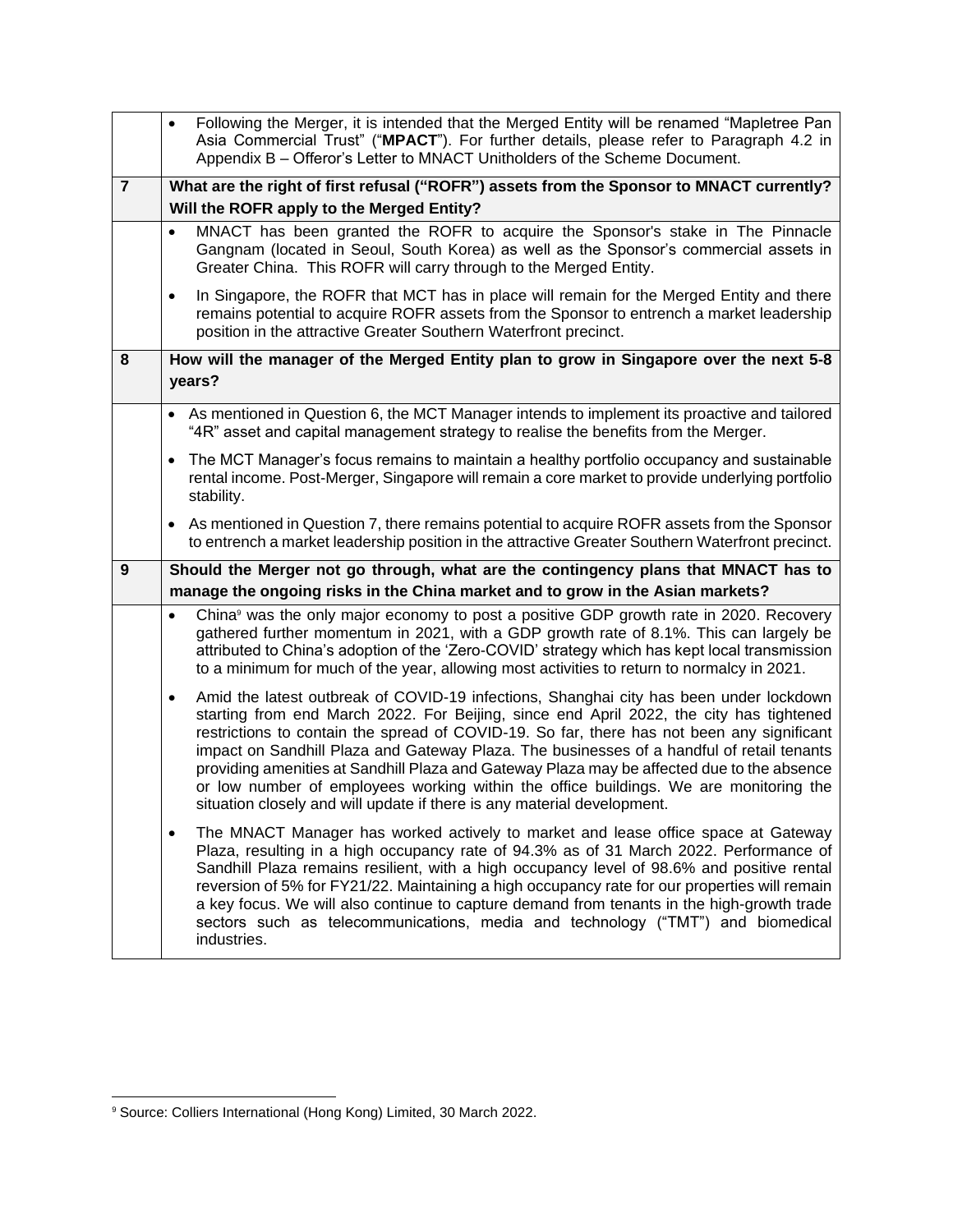|    | While the latest outbreak of COVID-19 infections has caused disruptions to businesses, we<br>have also seen how the Chinese authorities had reacted quickly to boost its economy, by<br>cutting central bank reserve requirement ratios <sup>10</sup> and reducing mortgage reference rates <sup>11</sup> .<br>The tax and fee cut programme was also recently announced to relieve the burden on SMEs<br>amid the COVID-19 pandemic and encourage corporate R&D <sup>12</sup> . The authorities are expected<br>to continue to actively pursue both fiscal and monetary policies to stabilise employment and<br>the economy. |
|----|-------------------------------------------------------------------------------------------------------------------------------------------------------------------------------------------------------------------------------------------------------------------------------------------------------------------------------------------------------------------------------------------------------------------------------------------------------------------------------------------------------------------------------------------------------------------------------------------------------------------------------|
|    | Should the Merger not go through, MNACT will return to business as usual, remaining focused<br>$\bullet$<br>on safeguarding the long-term value for MNACT Unitholders through proactive asset<br>management, effective cost control and prudent capital management.                                                                                                                                                                                                                                                                                                                                                           |
|    | At the same time, we will continue to source for accretive acquisitions to achieve greater<br>$\bullet$<br>diversification and growth of MNACT. MNACT has demonstrated its capabilities in driving<br>inorganic growth through acquisitions of high quality properties spanning across multiple<br>North Asian markets; including expanding beyond its IPO geographies and successfully<br>acquiring nine office properties in Greater Tokyo (2018, 2020 and 2021) and one office<br>property in Seoul (2020).                                                                                                                |
|    |                                                                                                                                                                                                                                                                                                                                                                                                                                                                                                                                                                                                                               |
| 10 | Will there be rationalisation and restructuring of the MCT Manager and MNACT Manager                                                                                                                                                                                                                                                                                                                                                                                                                                                                                                                                          |
|    | post-Merger? One of the expressed benefits of mergers include economies of scale as                                                                                                                                                                                                                                                                                                                                                                                                                                                                                                                                           |
|    | there is no need for two sets of REIT managers.                                                                                                                                                                                                                                                                                                                                                                                                                                                                                                                                                                               |
|    | • As announced on 21 March 2022, post-Merger, the Merged Entity will be managed by the MCT<br>Manager, and it is intended that Ms. Lim Hwee Li Sharon who currently holds the positions of<br>Chief Executive Officer and Executive Director of the MCT Manager, will retain these positions<br>in the manager of the Merged Entity following the completion of the Merger.                                                                                                                                                                                                                                                   |
| 11 | What is the debt profile of the Merged Entity? How much of MCT/MNACT/MPACT's long-                                                                                                                                                                                                                                                                                                                                                                                                                                                                                                                                            |
|    | term debt is fixed?                                                                                                                                                                                                                                                                                                                                                                                                                                                                                                                                                                                                           |
|    | The pro forma debt maturity profile of the Merged Entity is set out below, and is strictly for<br>$\bullet$<br>illustrative purposes.                                                                                                                                                                                                                                                                                                                                                                                                                                                                                         |

l <sup>10</sup> Source: South China Morning Post [\(Link\)](https://www.scmp.com/economy/economic-indicators/article/3174432/china-cut-reserve-requirement-ratio-boost-economy), 15 April 2022

<sup>&</sup>lt;sup>11</sup> Source: South China Morning Post [\(Link\)](https://www.scmp.com/economy/economic-indicators/article/3164020/china-cuts-benchmark-loan-rate-second-consecutive-month), 20 January 2022.

<sup>&</sup>lt;sup>12</sup> Source: Fitch Ratings [\(Link\)](https://www.fitchratings.com/research/corporate-finance/chinas-fee-tax-cuts-to-support-smes-r-d-may-weaken-government-resources-09-03-2022#:~:text=Fitch%20Ratings%2DShanghai%2D09%20March,fiscal%20resources%20of%20local%20governments), 9 March 2022.

<sup>&</sup>lt;sup>13</sup> The MCT Manager reserves the right to alter its capital management strategy as it deems necessary. For further details on the pro forma debt maturity profile as at 31 March 2022, please refer to Paragraph 8 of the Letter to MNACT Unitholders of the Scheme Document.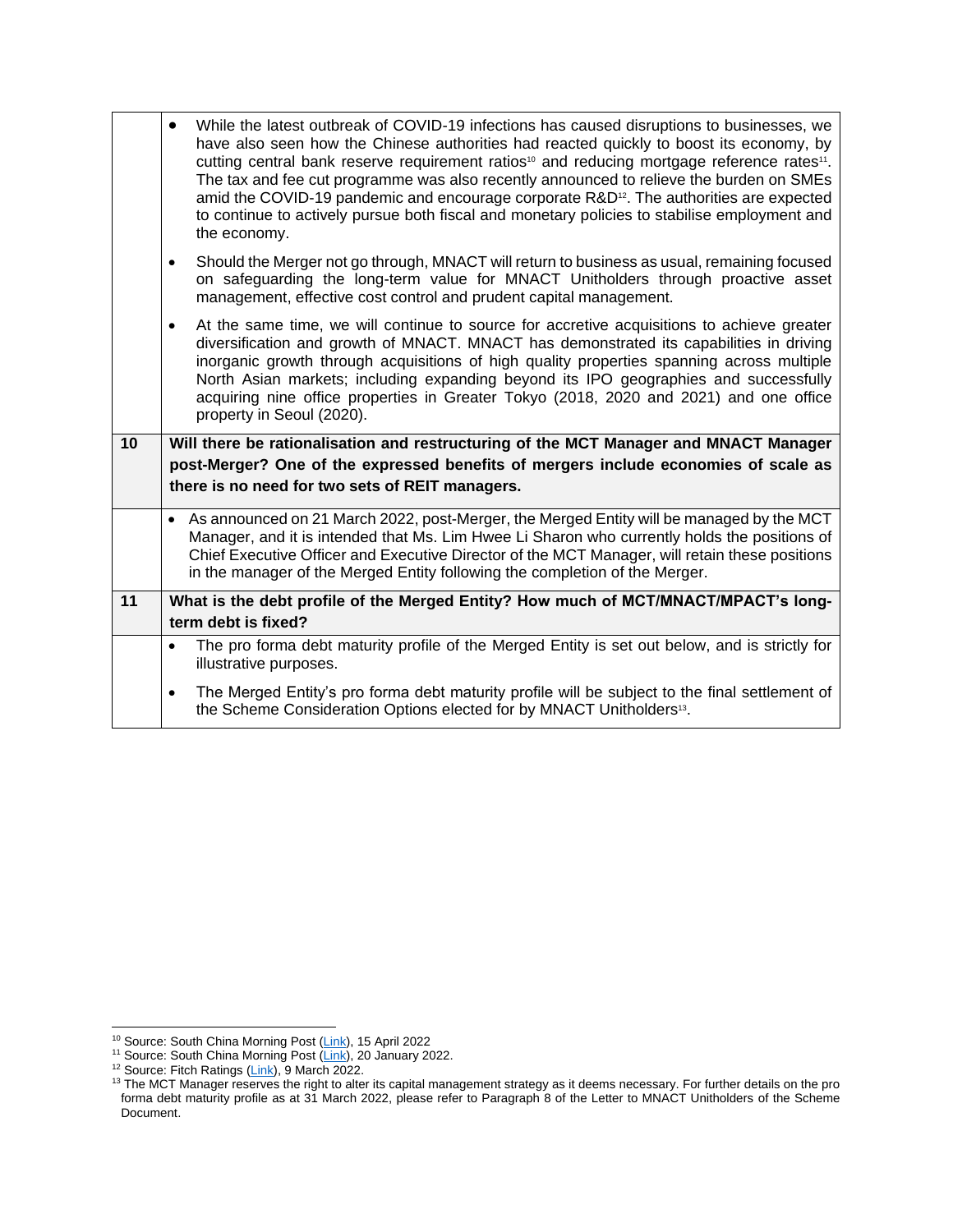

monitor and seize the right opportunity to manage balance sheet prudently, and secure access to diversified funding sources across financial institutions and capital markets.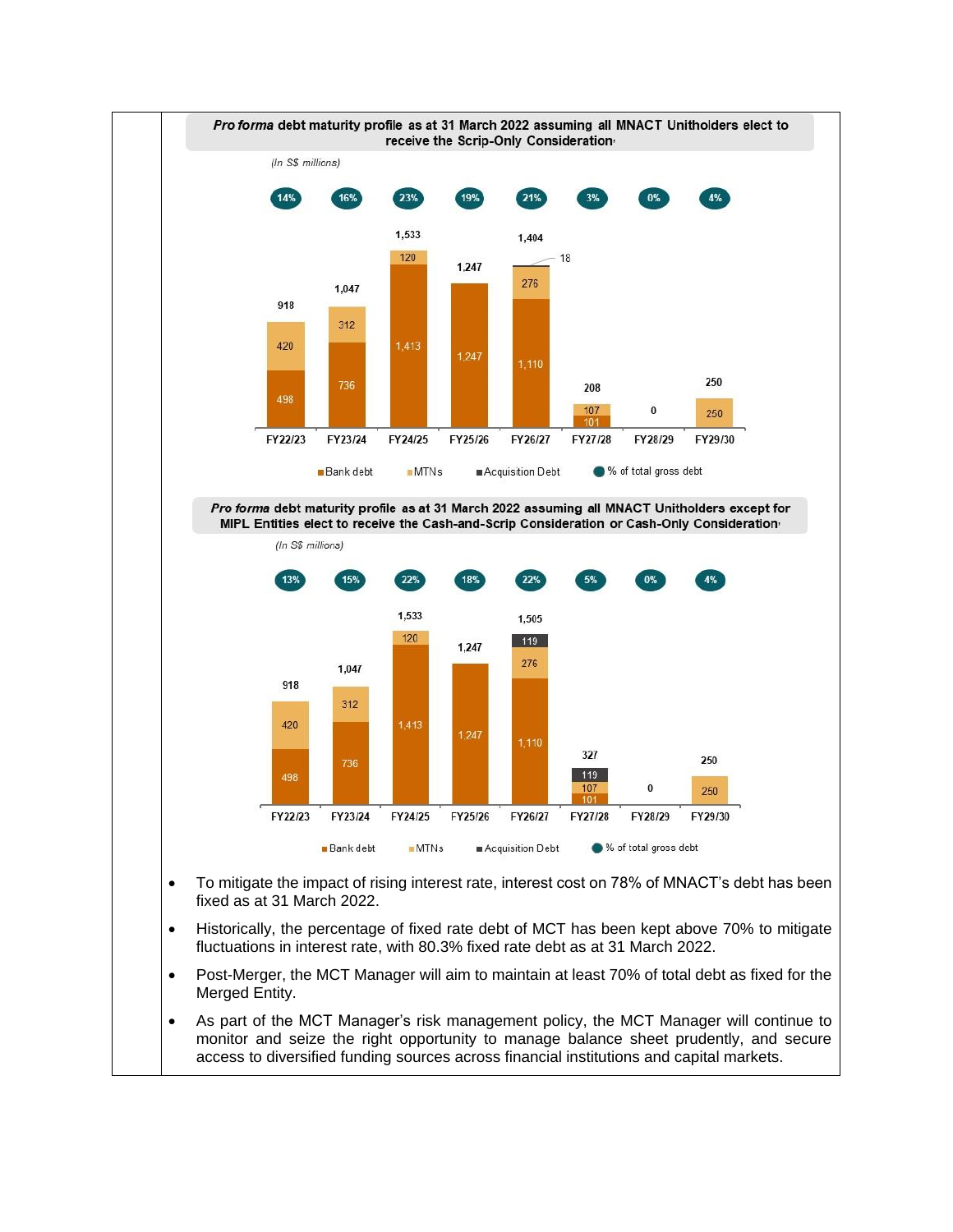|  | The MCT Manager will also deploy appropriate hedging strategies to maintain a strong           |
|--|------------------------------------------------------------------------------------------------|
|  | balance sheet, optimise financial liquidity and minimise risk, while keeping an eye on overall |
|  | costs of financing.                                                                            |

By Order of the Board

Wan Kwong Weng Joint Company Secretary Mapletree North Asia Commercial Trust Management Ltd. (Company Registration No. 201229323R) As Manager of Mapletree North Asia Commercial Trust

*Any queries relating to this Announcement, the Merger or the Trust Scheme should be directed to one of the following:*

**Mapletree North Asia Commercial Trust Management Ltd.**

**The Hongkong and Shanghai Banking Corporation Limited, Singapore Branch** Tel: +65 9784 9209

**Elizabeth Loo Director, Investor Relations**  Tel: +65 6377 6705 Email: elizabeth.loo@mapletree.com.sg

#### **Responsibility Statement**

The directors of the MNACT Manager (including those who may have delegated detailed supervision of this Announcement) have taken all reasonable care to ensure that the facts stated and opinions expressed in this Announcement which relate to MNACT and/or the MNACT Manager (excluding those relating to the Sponsor, MCT and/or the MCT Manager) are fair and accurate and that there are no other material facts not contained in this Announcement the omission of which would make any statement in this Announcement misleading. The directors of the MNACT Manager jointly and severally accept responsibility accordingly.

Where any information has been extracted or reproduced from published or otherwise publicly available sources or obtained from a named source (including the Sponsor, MCT and/or the MCT Manager), the sole responsibility of the directors of the MNACT Manager has been to ensure through reasonable enquiries that such information is accurately extracted from such sources or, as the case may be, reflected or reproduced in this Announcement. The directors of the MNACT Manager do not accept any responsibility for any information relating to the Sponsor, MCT and/or the MCT Manager or any opinion expressed by the Sponsor, MCT and/or the MCT Manager.